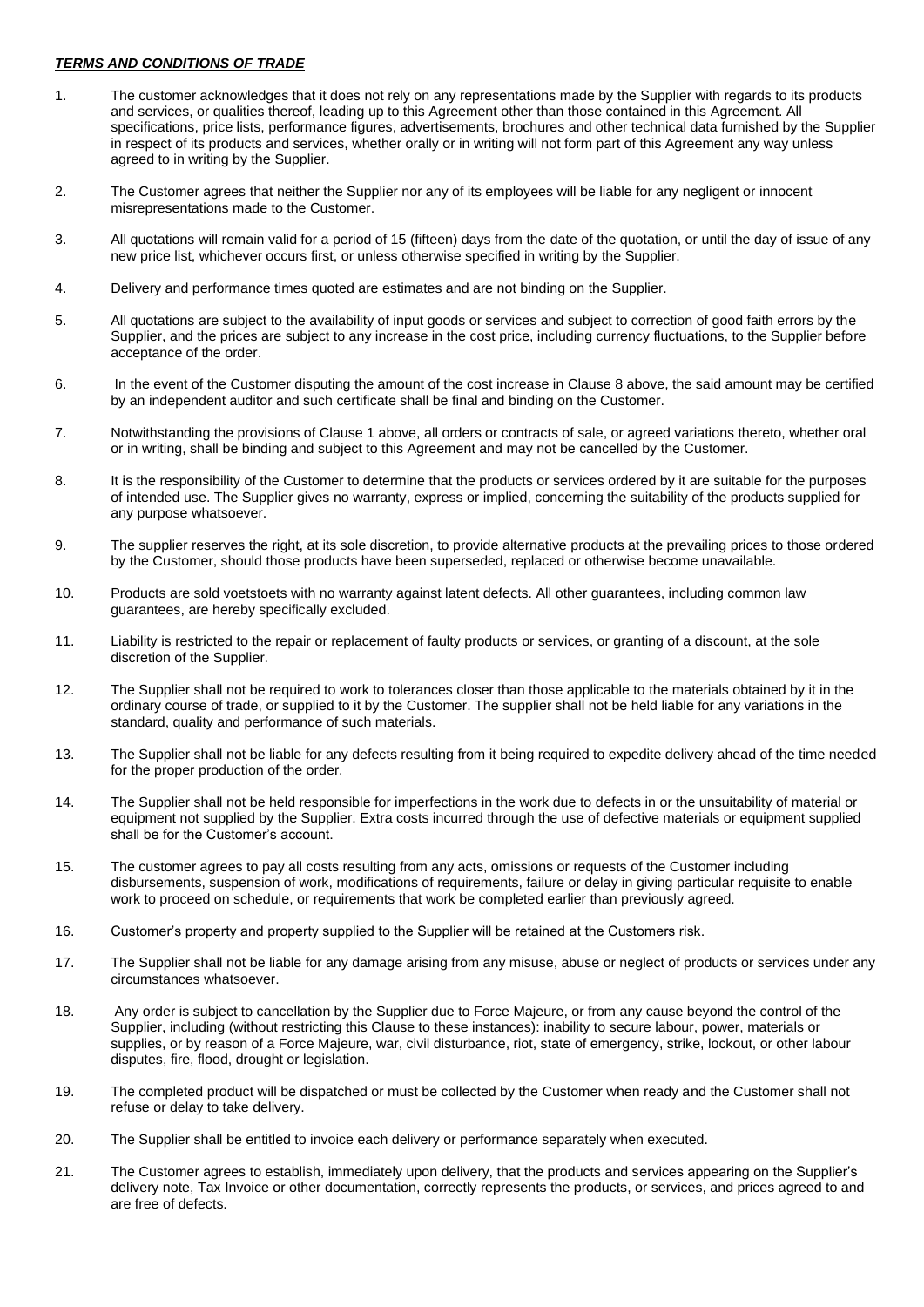- 22. Where products or services are delivered prior to the issue of a Tax Invoice, the Customer agrees to immediately upon receipt of the Tax Invoice, establish that it correctly represents the delivered products or services and prices agreed to.
- 23. The Customer hereby confirms that the goods or services detailed on the Tax Invoice issued duly represents the goods or services ordered by the Customer at the prices agreed to by the Customer and, where delivery / performance has already taken place that the goods or services were inspected and that the Customer is satisfied that these conform in all respects to the quality and quantity ordered and are free from any defects.
- 24. Any delivery note, invoice or waybill (copy or original ) signed by the Customer or a third party engaged to transport the products, and held by the Supplier shall be conclusive proof that delivery was made to the Customer.
- 25. The Customer shall return any defective moveable products to the premises of the Supplier at the Customers cost and packed in the original or suitable packaging.
- 26. Claims under this Agreement shall only be valid if the Customer has, within 24 Hours of the alleged breach or defect occurring, given the Supplier 30 days written notice by letter (e-mail/post) to rectify any defect or breach of Agreement.
- 27. To be valid, claims must be supported by the original Tax Invoice.
- 28. If the Supplier agrees to engage a third party to transport products on the Customer's behalf, it does so on terms deemed fit by the Supplier. The Customer indemnifies the Supplier against any claims arising from such agreement.
- 29. The risk of damage to, or destruction or theft of its products shall pass to the Customer on delivery of any order placed in terms of this Agreement and the Customer undertakes to comprehensively insure the products until paid for in full
- 30. All products supplied by the Supplier remain the property of the Supplier until such products have been fully paid for whether such products are attached to other property or not.
- 31. The Customer agrees that the amount contained in a Tax Invoice issued by the Supplier shall be due unconditionally (a) cash on order, or (b) if the Customer is an Account Approved Customer, then within the agreed terms granted credit period as specified on the Account Application, (c)or not later than the end of the month in which a Tax Invoice has been issued by the Supplier.
- 32. The Customer agrees to pay the full amount on the Tax Invoice at the Business Address of the Supplier or at such other place that the Supplier may designate in writing.
- 33. The risk of payment by electronic funds transfer rests with the Customer.
- 34. The Customer has no right to withhold payment for any reason whatsoever and agrees that any extension of time given for payment shall be valid only if reduced to writing and signed by the Customer and a duly authorized representative of the Supplier.
- 35. The Customer is not entitled to set off any amounts due to the Customer by the Supplier against its indebtedness to the Supplier.
- 36 All discounts shall be forfeited if payment in full is not made on the due date.
- 37. Any printout of computer evidence tendered by any party shall be admissible evidence and the parties shall not object to the admissibility of such evidence purely on grounds that such evidence is computer evidence or that the requirements of the Electronic Communications and Transactions Act 2002 have not been met.
- 38. Outstanding accounts are subject to default listing on a national Credit Bureau database.
- 39. On payment of the outstanding debt the default listing will be adjusted in accordance with the provisions of Section 71A of the National Credit Act, No 34 of 2005.
- 40. The Supplier reserves the right to provide a national Credit Bureau with updated personal information.
- 41. The Supplier hereby agrees that should they default on payment, the Supplier can make this information available to the industry and affiliated businesses.
- 42. A Credit approved Customer will forthwith lose this approval when payment is not made in accordance with the conditions of Clause 34 and all amounts then outstanding shall immediately become due and payable.
- 43. The Customer agrees that interest shall be payable to the Supplier at the maximum legal interest rate prescribed in terms of the National Credit Act on any amounts in arrears, and that interest shall be calculated daily and compounded monthly from the date of acceptance of the order.
- 44. The Customer shall be liable to the Supplier for all legal expenses incurred by the Supplier on the attorney-and-own client scale in the event of (a) any default by the Customer or